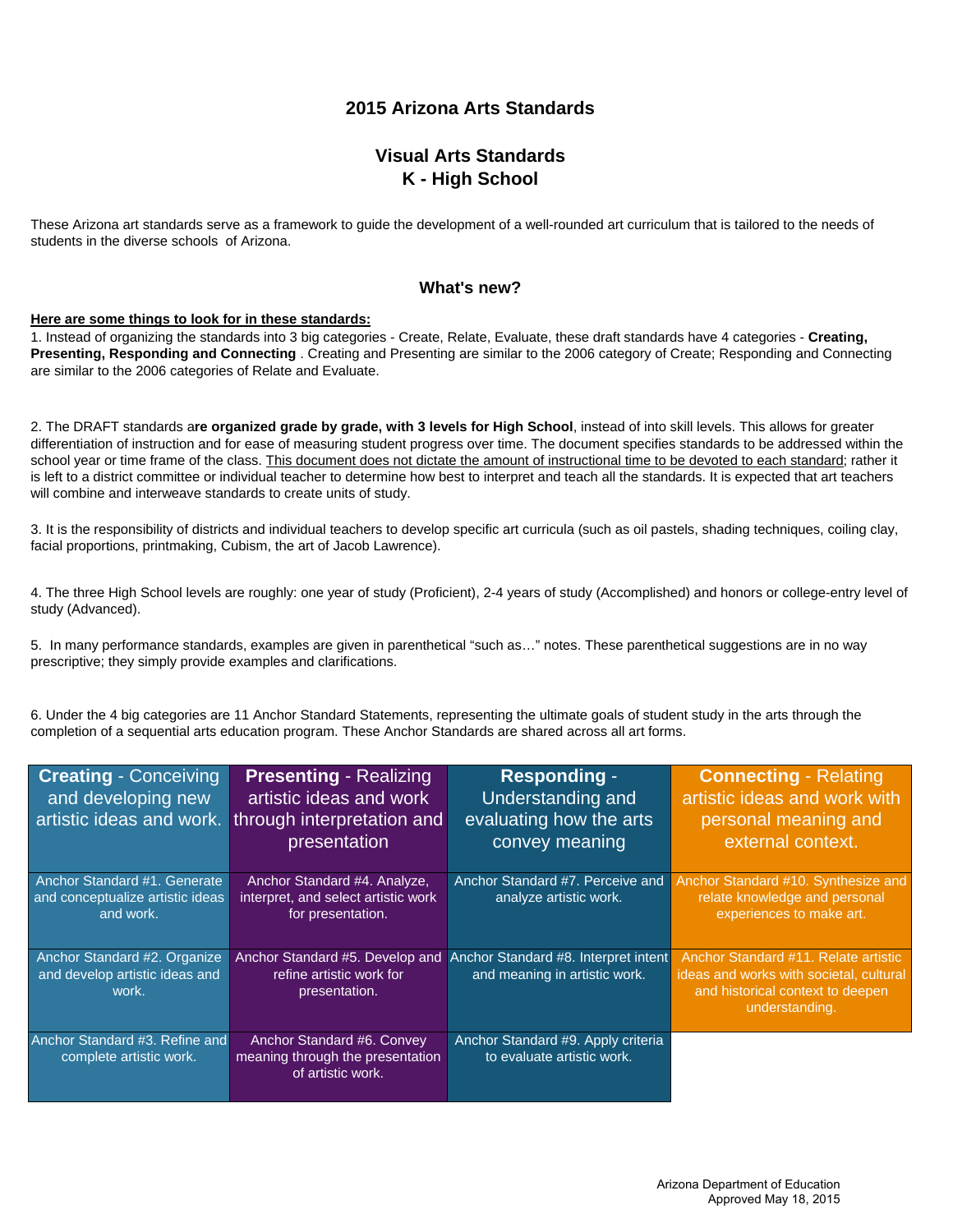| <b>Visual Arts</b><br><b>Creating</b>                                                                                                                                      |                                                                                                                                                                                              |                                                                                                                                                                                                                                      |                                                                                                             |                                                                                                                                                                                                    |                                                                                                                                                                                                                        |
|----------------------------------------------------------------------------------------------------------------------------------------------------------------------------|----------------------------------------------------------------------------------------------------------------------------------------------------------------------------------------------|--------------------------------------------------------------------------------------------------------------------------------------------------------------------------------------------------------------------------------------|-------------------------------------------------------------------------------------------------------------|----------------------------------------------------------------------------------------------------------------------------------------------------------------------------------------------------|------------------------------------------------------------------------------------------------------------------------------------------------------------------------------------------------------------------------|
|                                                                                                                                                                            |                                                                                                                                                                                              | Anchor Standard #1 Generate and conceptualize artistic ideas and work                                                                                                                                                                |                                                                                                             |                                                                                                                                                                                                    |                                                                                                                                                                                                                        |
| Kindergarten                                                                                                                                                               | 1st                                                                                                                                                                                          | 2nd                                                                                                                                                                                                                                  | 3rd                                                                                                         | 4th                                                                                                                                                                                                | 5th                                                                                                                                                                                                                    |
| a. Engage in exploration (such as<br>noticing cause and effect<br>relationships) and imaginative play<br>with materials (such as with paper,<br>markers, clay, crayons).   | a. Engage collaboratively (such as<br>with pairs, small groups, or whole<br>group) in exploration and<br>imaginative play with materials<br>(such as puppets, model towns,<br>paper murals). | a. Brainstorm collaboratively (such<br>as contributing to and listening to<br>various ideas) multiple approaches<br>to an art or design problem (such as add details.<br>celebrations, cross-curriculum<br>projects, school events). | a. Create an imaginative artwork<br>(such as a work that responds to a<br>story or an invented fantasy) and | a. Independently brainstorm multiple a.Combine ideas to generate an<br>approaches to solve a creative art or innovative idea for art-making.<br>design problem.                                    |                                                                                                                                                                                                                        |
| b. Engage collaboratively (such as<br>using manipulatives for<br>construction, adding to a group<br>collage) in creative art making in<br>response to an artistic problem. | b. Use careful observation in<br>preparation for making a work of art. personal interests, questions, and                                                                                    | b. Make art or design to explore<br>curiosity.                                                                                                                                                                                       | b. - Investigate personal ideas<br>through the art-making process.                                          | b. Collaboratively set goals and<br>create artwork that is meaningful<br>and has purpose to the makers<br>(such as individual works with a<br>similar purpose or group work with<br>shared goals). | b. Identify and demonstrate diverse<br>methods of artistic investigation<br>(such as researching subject<br>matter, techniques, the work of<br>other artists) to choose an<br>approach for beginning a work of<br>art. |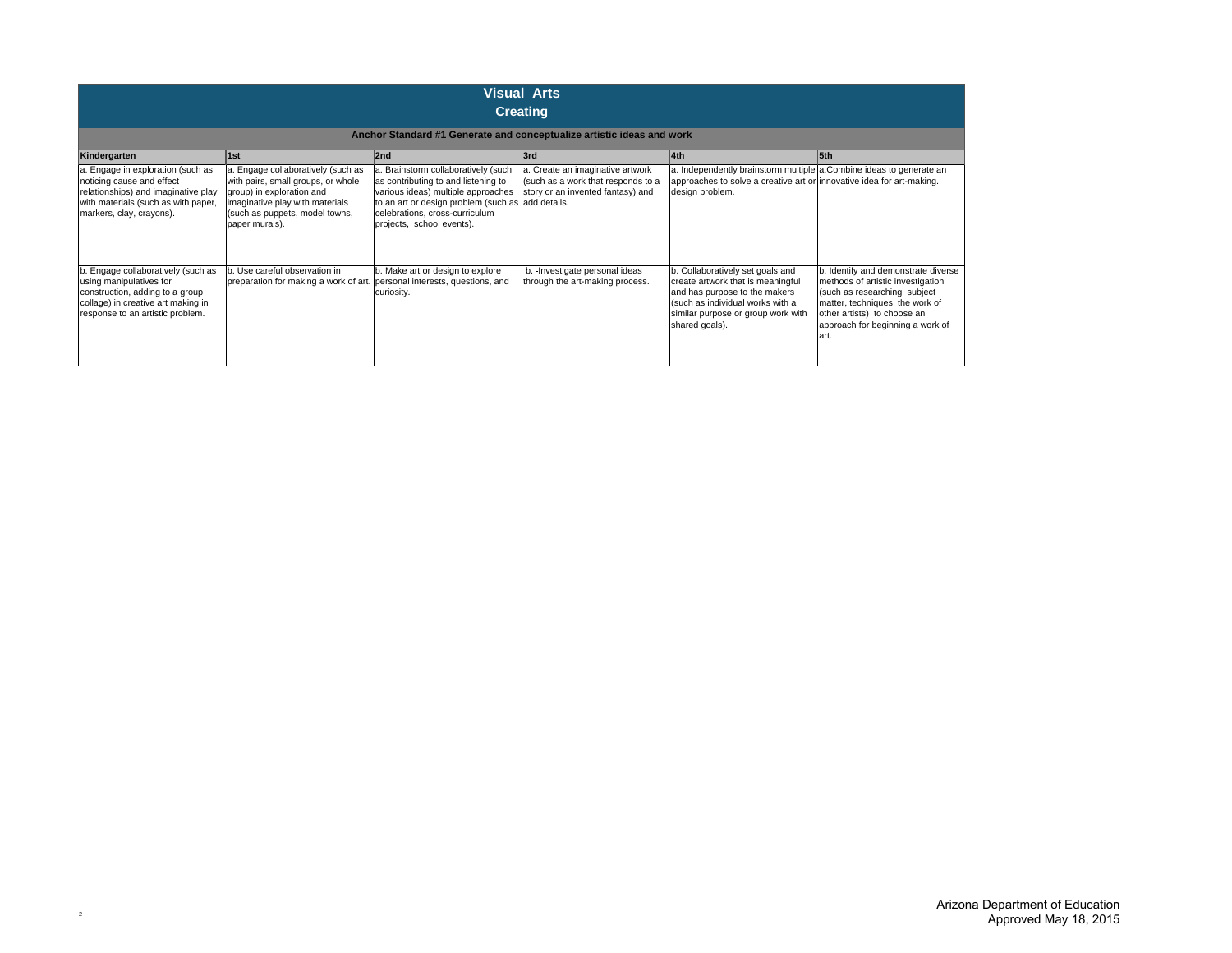| Anchor Standard #2 Organize and develop artistic ideas and work                                                                                                                                  |                                                                                                                                                                                     |                                                                                                                                                                                                                                              |                                                                                                                                                                                                         |                                                                                                                                                                                            |                                                                                                                                                                                                                         |
|--------------------------------------------------------------------------------------------------------------------------------------------------------------------------------------------------|-------------------------------------------------------------------------------------------------------------------------------------------------------------------------------------|----------------------------------------------------------------------------------------------------------------------------------------------------------------------------------------------------------------------------------------------|---------------------------------------------------------------------------------------------------------------------------------------------------------------------------------------------------------|--------------------------------------------------------------------------------------------------------------------------------------------------------------------------------------------|-------------------------------------------------------------------------------------------------------------------------------------------------------------------------------------------------------------------------|
| Kindergarten                                                                                                                                                                                     | 1st                                                                                                                                                                                 | 2nd                                                                                                                                                                                                                                          | 3rd                                                                                                                                                                                                     | 4th                                                                                                                                                                                        | 5th                                                                                                                                                                                                                     |
| a. Through experimentation, build<br>skills in various media and<br>approaches to art-making (such as<br>using the elements of modern art,<br>applying artistic ideas from diverse<br>cultures). | a. Explore uses of materials, tools,<br>approaches (such as using<br>elements of modern art, applying<br>artistic ideas from diverse cultures)<br>to create works of art or design. | a. Experiment with various<br>materials, tools, and approaches<br>(such as using elements and<br>principles of modern art, applying<br>artistic ideas from diverse cultures)<br>to explore personal interests in a<br>work of art or design. | a. Create artwork using a variety of<br>artistic processes, materials, and<br>approaches (such as using<br>elements and principles of modern<br>art, applying artistic ideas from<br>diverse cultures). | a. Develop technical skills and<br>explore art-making approaches<br>(such as using elements and<br>principles of modern art, applying<br>artistic norms of diverse cultures).              | a. Develop skills in multiple art-<br>making techniques and experiment<br>with approaches (such as using<br>elements and principles of modern<br>art, applying artistic norms of<br>diverse cultures) through practice. |
| b. Observe safe practices with art<br>materials, tools, and equipment.                                                                                                                           | b. Demonstrate safe and proper<br>procedures for using materials,<br>tools, and equipment while making<br>art.                                                                      | b. Demonstrate safe procedures for<br>using and cleaning art tools,<br>equipment, and studio spaces.                                                                                                                                         | the safe and proficient use of<br>materials, tools, and equipment for a equipment and practice safe and<br>variety of artistic processes.                                                               | b. Demonstrate an understanding of b. When making works of art, utilize<br>and care for materials, tools, and<br>responsible digital posting/sharing<br>with awareness of image ownership. | b. Demonstrate quality<br>craftsmanship through care for and<br>use of materials, tools, and<br>equipment.                                                                                                              |
| c. Create art that represents natural<br>and constructed environments.                                                                                                                           | c. Identify and classify uses of<br>everyday objects through drawings,<br>diagrams, sculptures, or other visual<br>means.                                                           | c. Repurpose objects to make<br>something new.                                                                                                                                                                                               | c. Individually or collaboratively<br>construct representations, diagrams, regional constructed environments<br>or maps of places that are part of<br>everyday life.                                    | c. Describe, and visually represent<br>(such as school, playground, park,<br>street, store).                                                                                               | c. Describe and visually document<br>places and/or objects of personal<br>significance.                                                                                                                                 |
|                                                                                                                                                                                                  |                                                                                                                                                                                     |                                                                                                                                                                                                                                              | Anchor Standard #3 Refine and complete artistic work                                                                                                                                                    |                                                                                                                                                                                            |                                                                                                                                                                                                                         |
| Explain the process and/or subject<br>matter of personal artwork.                                                                                                                                | Use-art vocabulary to describe<br>choices in personal artwork.                                                                                                                      | Discuss and reflect with peers about Elaborate visual information by<br>choices made in creating artwork.                                                                                                                                    | adding details in an artwork.                                                                                                                                                                           | Revise artwork in progress on the<br>basis of insights gained through<br>peer discussion.                                                                                                  | Create an artist statement using art<br>vocabulary to describe personal<br>choices in art-making.                                                                                                                       |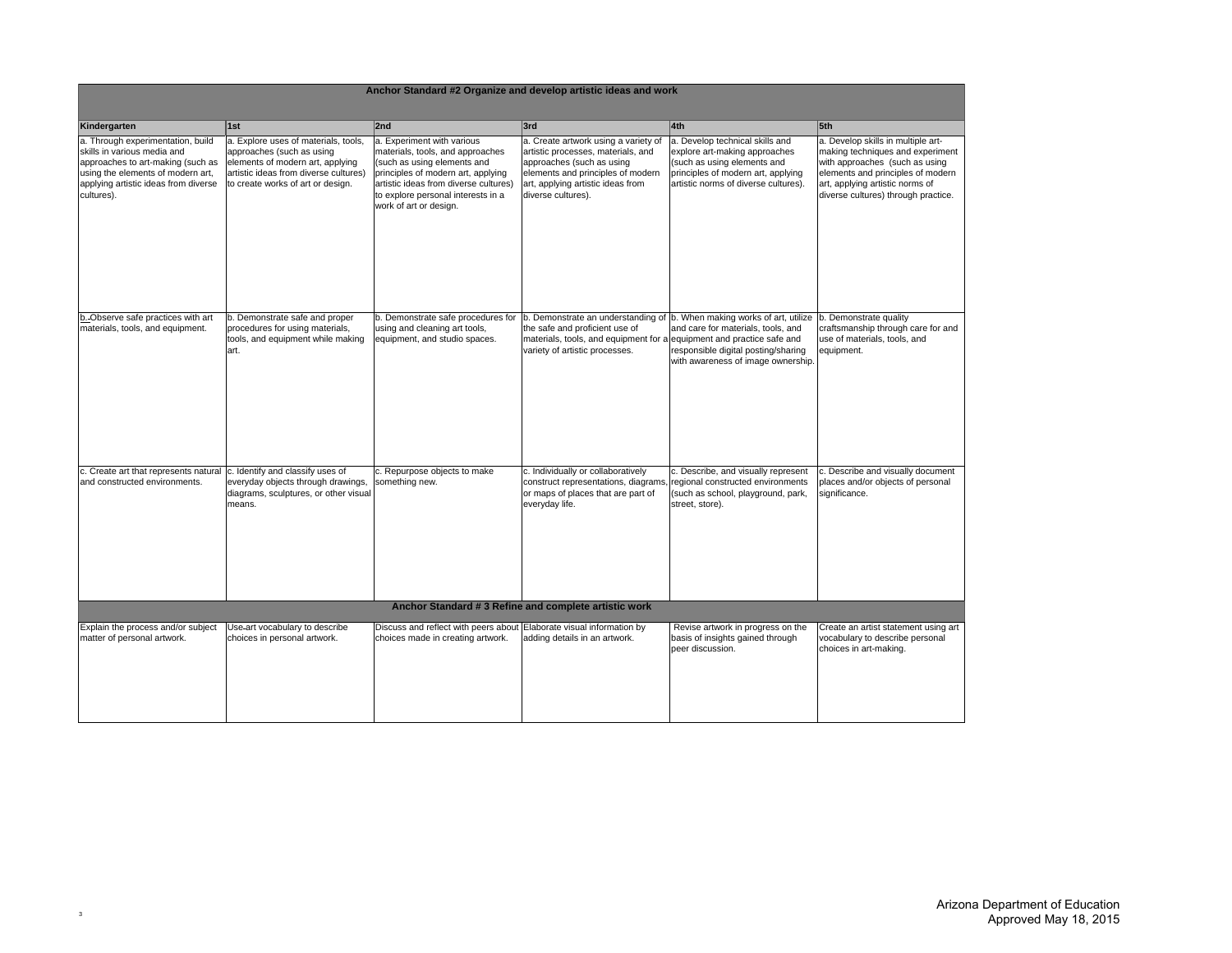| <b>Visual Arts</b><br><b>Creating</b>                                                                                                                                 |                                                                                                                                                                      |                                                                                                                                                                      |                                                                                                                                                                            |                                                                                                                   |                                                                                                                                          |
|-----------------------------------------------------------------------------------------------------------------------------------------------------------------------|----------------------------------------------------------------------------------------------------------------------------------------------------------------------|----------------------------------------------------------------------------------------------------------------------------------------------------------------------|----------------------------------------------------------------------------------------------------------------------------------------------------------------------------|-------------------------------------------------------------------------------------------------------------------|------------------------------------------------------------------------------------------------------------------------------------------|
|                                                                                                                                                                       |                                                                                                                                                                      |                                                                                                                                                                      | Anchor Standard #1 Generate and conceptualize artistic ideas and work                                                                                                      |                                                                                                                   |                                                                                                                                          |
| 6th                                                                                                                                                                   | 7th                                                                                                                                                                  | 8th                                                                                                                                                                  | <b>HS Proficient</b>                                                                                                                                                       | <b>HS Accomplished</b>                                                                                            | <b>HS Advanced</b>                                                                                                                       |
| a. Combine concepts collaboratively a. Apply strategies to overcome<br>to generate innovative ideas for<br>creating art.                                              | creative blocks (such as redefine,<br>view from different perspective, take<br>a break and look at classmates'<br>work).                                             | a. Document early stages of the<br>creative process with images or<br>words in traditional or new media<br>(such as a sketchbook/journal,<br>digital recordkeeping). | a. Use multiple approaches (such<br>as exploring artwork from the past,<br>experimenting with materials,<br>expressing a personal concern) to<br>begin creative endeavors. | a. Individually or collaboratively<br>formulate new creative problems<br>based on student's existing artwork.     | a. Visualize and hypothesize to<br>generate plans for creating art or<br>design that explores social issues.                             |
| b. Formulate an artistic investigation<br>of personally relevant content for<br>creating art (such as drawing on<br>traditions of the past to generate<br>new ideas). | b. Develop criteria (such as<br>identifying the desired qualities of<br>the final artwork) to quide making a<br>work of art or design to meet an<br>identified goal. | b. Collaboratively shape an artistic<br>investigation of an aspect of present-<br>day life using contemporary<br>practices of art and design.                        | b. Shape an artistic investigation of<br>an aspect of present-day life using<br>contemporary practices of art or<br>design.                                                | . Plan personal artwork or design<br>choosing from a range of traditional<br>and contemporary artistic practices. | b. Follow or break established<br>conventions in the making of<br>multiple works of art or design<br>based on a theme, idea, or concept. |

4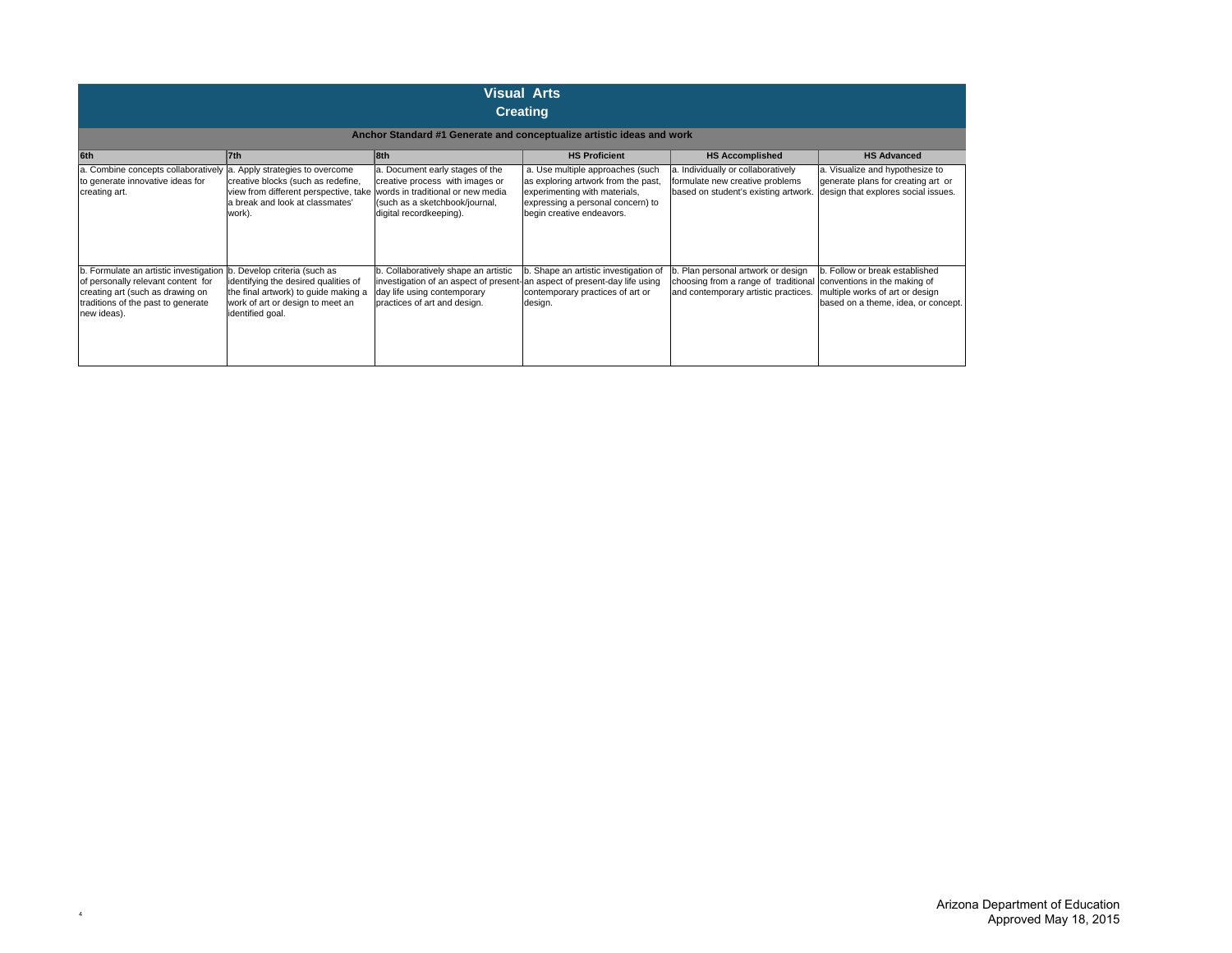|                                                                                                                                                                                                                                                                                          | Anchor Standard #2 Organize and develop artistic ideas and work                                                                                                                                                                                                                                                                                                                                     |                                                                                                                                                                                                                                                                                  |                                                                                                                                                                                                                                                                         |                                                                                                                                                                                                                                                                                                                                                  |                                                                                                                                                                                                               |
|------------------------------------------------------------------------------------------------------------------------------------------------------------------------------------------------------------------------------------------------------------------------------------------|-----------------------------------------------------------------------------------------------------------------------------------------------------------------------------------------------------------------------------------------------------------------------------------------------------------------------------------------------------------------------------------------------------|----------------------------------------------------------------------------------------------------------------------------------------------------------------------------------------------------------------------------------------------------------------------------------|-------------------------------------------------------------------------------------------------------------------------------------------------------------------------------------------------------------------------------------------------------------------------|--------------------------------------------------------------------------------------------------------------------------------------------------------------------------------------------------------------------------------------------------------------------------------------------------------------------------------------------------|---------------------------------------------------------------------------------------------------------------------------------------------------------------------------------------------------------------|
| 6th                                                                                                                                                                                                                                                                                      | 7th                                                                                                                                                                                                                                                                                                                                                                                                 | 8th                                                                                                                                                                                                                                                                              | <b>HS Proficient</b>                                                                                                                                                                                                                                                    | <b>HS Accomplished</b>                                                                                                                                                                                                                                                                                                                           | <b>HS Advanced</b>                                                                                                                                                                                            |
| a. Demonstrate openness in trying<br>new ideas, materials, methods, and<br>approaches (such as using<br>elements and principles of modern<br>art, applying artistic norms of<br>diverse cultures, addressing social<br>issues in contemporary art) in<br>making works of art and design. | a. Demonstrate persistence in<br>developing skills with various<br>materials, methods, and approaches (such as using elements and<br>(such as using elements and<br>principles of modern art, applying<br>artistic norms of diverse cultures,<br>addressing social issues in<br>contemporary art) in creating works<br>of art or design.                                                            | a. Take risks to pursue ideas,<br>themes, meanings, and approaches<br>principles of modern art, applying<br>artistic norms of diverse cultures,<br>addressing social issues in<br>contemporary art) that emerge in the contemporary art).<br>process of art making or designing. | a. Engage in making works of art or<br>design both spontaneously and<br>and principles of modern art,<br>applying artistic norms of diverse<br>cultures, addressing social issues in using the using elements and                                                       | a. Through experimentation,<br>practice, and persistence,<br>deliberately (such as using elements demonstrate acquisition of skills and<br>knowledge in a chosen art form<br>using various approaches (such as<br>principles of modern art, applying<br>artistic norms of diverse cultures,<br>addressing social issues in<br>contemporary art). | a. Experiment, plan, and make<br>multiple works of art and design that<br>explore a personally meaningful<br>theme, idea, or concept.                                                                         |
| b. Explain standards of<br>craftsmanship, environmental<br>implications of conservation, care,<br>and clean-up of art materials, tools,<br>and equipment.                                                                                                                                | a. Apply standards of craftsmanship  b. Use tools, materials, and<br>with tools, materials and processes<br>and demonstrate awareness of<br>ethical responsibility to oneself and<br>others when posting and sharing<br>images and other materials through lopen source, and creative commons<br>the Internet, social media, and other as they apply to creating works of<br>communication formats. | processes purposefully and<br>demonstrate awareness of<br>practices, issues, and ethics of<br>appropriation, fair use, copyright,<br>art and design.                                                                                                                             | b. Demonstrate safe and skillful<br>handling of materials, tools, and<br>equipment; explain how traditional<br>and non-traditional materials may<br>impact human health and the<br>environment, and demonstrate safe<br>handling of materials, tools, and<br>equipment. | b. Use art media with skill, purpose,<br>and craftsmanship; and<br>demonstrate awareness of ethical<br>implications of making and<br>distributing creative work.                                                                                                                                                                                 | b. Demonstrate understanding of<br>the importance of balancing<br>freedom and responsibility in the<br>use of images, materials, tools, and<br>equipment in the creation and<br>circulation of creative work. |
| c. Design or redesign objects or<br>places (such as eating utensils,<br>vending machines, wheelchair-<br>friendly nature trails) that meet the<br>identified needs of diverse users.                                                                                                     | c. Apply visual organizational<br>strategies to design and produce a<br>work of art, design, or media that<br>clearly communicates information or<br>ideas.                                                                                                                                                                                                                                         | c. Select, organize, and design<br>images and words to make visually<br>clear and compelling presentations.                                                                                                                                                                      | c. Collaboratively develop a<br>proposal for an installation, artwork,<br>or space design that transforms the<br>perception and experience of a<br>particular place.                                                                                                    | c. Redesign an artwork, everyday<br>object, or place in response to<br>contemporary issues (such as "Sun<br>Mad" by Yolanda Lopez, "George<br>Washington Carver Crossing the<br>Delaware" by Robert Colescott,<br>vacant lot as community garden).                                                                                               | c. Demonstrate in works of art or<br>design how visual and material<br>culture defines, shapes, enhances,<br>inhibits, and/or empowers people's<br>lives.                                                     |
|                                                                                                                                                                                                                                                                                          |                                                                                                                                                                                                                                                                                                                                                                                                     |                                                                                                                                                                                                                                                                                  | Anchor Standard # 3 Refine and complete artistic work                                                                                                                                                                                                                   |                                                                                                                                                                                                                                                                                                                                                  |                                                                                                                                                                                                               |
| Reflect on whether personal artwork<br>conveys the intended meaning and<br>revise accordingly.                                                                                                                                                                                           | Reflect on and explain important<br>information about personal artwork<br>in an artist statement or another<br>format (such as essay, story, poem).                                                                                                                                                                                                                                                 | Apply relevant criteria (such as<br>craftsmanship, originality, well-<br>organized composition) to examine,<br>reflect on, and plan revisions for a<br>work of art or design in progress.                                                                                        | Apply traditional, cultural, or<br>contemporary criteria to examine,<br>reflect on, and plan revisions for<br>works of art and design in progress.                                                                                                                      | Engage in constructive critique with<br>peers, then reflect on, re-engage,<br>revise, and refine works of art.                                                                                                                                                                                                                                   | Reflect on, re-engage, revise, and<br>refine works of art or design<br>considering relevant traditional and<br>contemporary criteria as well as<br>personal artistic vision.                                  |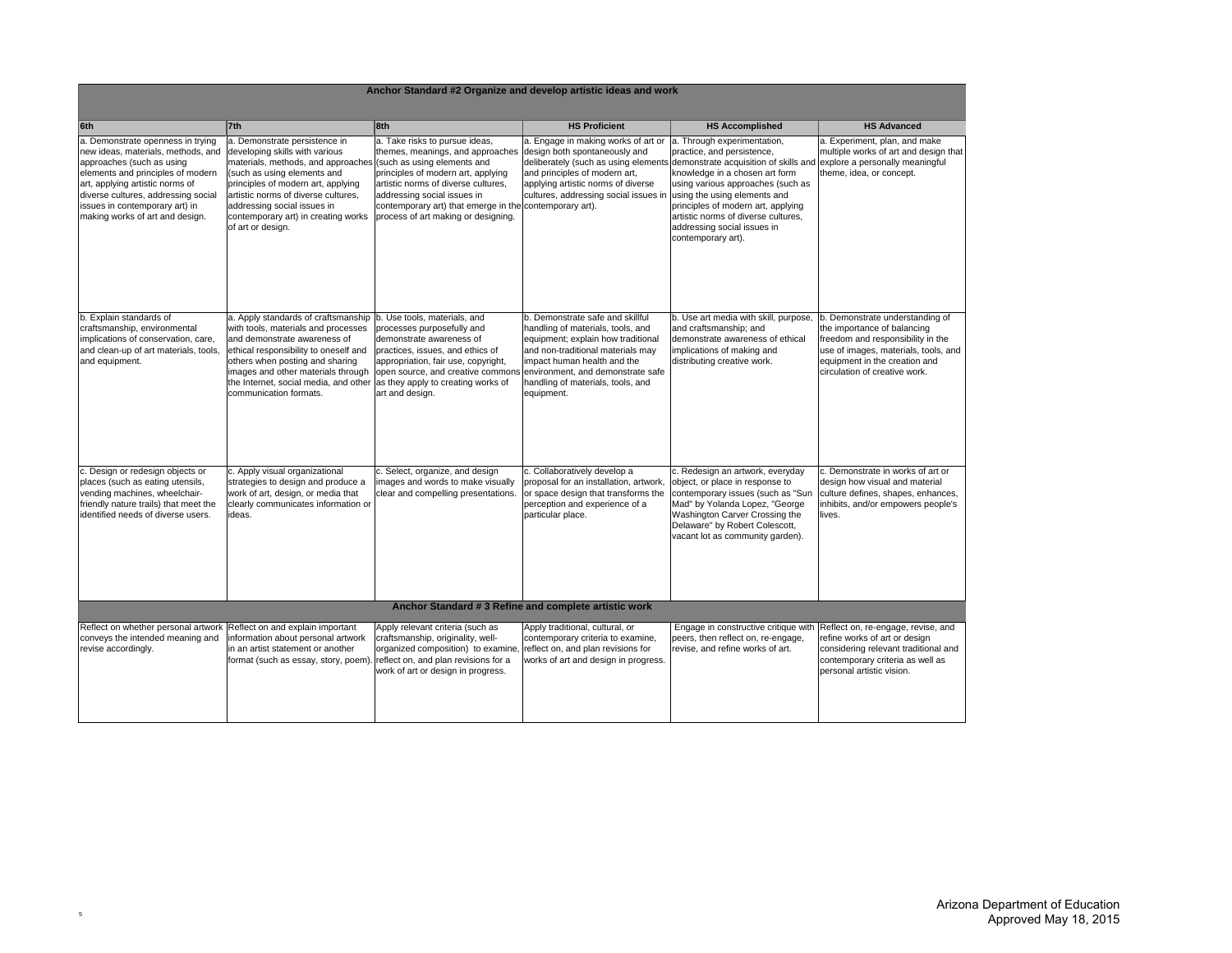|                                                                                                                                                        |                                                                                                                                                                               |                                                                                                                                                                                                                                           | <b>Visual Arts</b>                                                                                                                                                                                                                   |                                                                                                                                                                                                                                                                                                        |                                                                                                                                                                                                                                                                                                        |
|--------------------------------------------------------------------------------------------------------------------------------------------------------|-------------------------------------------------------------------------------------------------------------------------------------------------------------------------------|-------------------------------------------------------------------------------------------------------------------------------------------------------------------------------------------------------------------------------------------|--------------------------------------------------------------------------------------------------------------------------------------------------------------------------------------------------------------------------------------|--------------------------------------------------------------------------------------------------------------------------------------------------------------------------------------------------------------------------------------------------------------------------------------------------------|--------------------------------------------------------------------------------------------------------------------------------------------------------------------------------------------------------------------------------------------------------------------------------------------------------|
|                                                                                                                                                        |                                                                                                                                                                               |                                                                                                                                                                                                                                           | <b>Presenting</b>                                                                                                                                                                                                                    |                                                                                                                                                                                                                                                                                                        |                                                                                                                                                                                                                                                                                                        |
|                                                                                                                                                        |                                                                                                                                                                               |                                                                                                                                                                                                                                           | Anchor Standard #4 Select, Analyze and Interpret artistic work for performance                                                                                                                                                       |                                                                                                                                                                                                                                                                                                        |                                                                                                                                                                                                                                                                                                        |
| Kindergarten                                                                                                                                           | 1st                                                                                                                                                                           | 2nd                                                                                                                                                                                                                                       | 3rd                                                                                                                                                                                                                                  | 4th                                                                                                                                                                                                                                                                                                    | 5th                                                                                                                                                                                                                                                                                                    |
| Identify reasons for saving and<br>displaying objects, artifacts, and<br>artwork.                                                                      | Explain why some objects, artifacts,<br>and artwork are valued over others.                                                                                                   | Categorize artworks based on a<br>theme or concept for an exhibit<br>(such as bulletin board display,<br>student art show, postcard mock<br>gallery).                                                                                     | Investigate and discuss possibilities<br>and limitations of spaces (such as<br>classroom bulletin board, school<br>lobby, local business, museum,<br>Internet) for exhibiting artwork.                                               | Analyze how past, present, and<br>emerging technologies have<br>impacted the presentation of artwork museum educator, curator, security<br>(such as the photographic/digital<br>reproductions, posters, postcards,<br>printouts, photocopies).                                                         | Define the roles and responsibilities<br>of museum professionals (such as<br>quard, conservator, docent,<br>exhibition designer); explain the<br>skills and knowledge needed in<br>maintaining and presenting objects,<br>artifacts, and artwork.                                                      |
|                                                                                                                                                        |                                                                                                                                                                               |                                                                                                                                                                                                                                           | Anchor Standard #5 Develop and refine artistic techniques and work for presentation                                                                                                                                                  |                                                                                                                                                                                                                                                                                                        |                                                                                                                                                                                                                                                                                                        |
| Explain the purpose of a portfolio or<br>collection (such as keeping artworks<br>safe, reviewing artworks later,<br>deciding which artworks are best). | Give reasonable answers to<br>questions about preserving artworks materials or artistic techniques for<br>(such as where, when, why, and<br>how artwork should be preserved.) | Distinguish between different<br>preparing artwork for presentation<br>and preservation (such as mounted<br>on construction paper, elevated on a<br>base, hung from the ceiling and<br>including a label with student name<br>and title). | Identify appropriate exhibit space<br>and prepare works of art for<br>presentation (such as a counter<br>space, bulletin board, display case,<br>media center) and write an artist<br>statement (such as a descriptive<br>sentence). | Analyze the various considerations<br>for presenting and protecting art<br>(such as the work of indigenous<br>peoples in archeological sites or<br>museums, indoor or outdoor public<br>art in various settings, other art in<br>temporary or permanent forms both<br>in physical or digital formats.) | Develop a logical argument for safe<br>and effective use of materials and<br>techniques for preparing and<br>presenting artwork (such as<br>debating or writing about the care<br>and transportation of personal<br>artwork, care of family heirlooms,<br>unprotected Native American<br>petroglyphs). |
|                                                                                                                                                        |                                                                                                                                                                               |                                                                                                                                                                                                                                           | Anchor Standards #6 Convey meaning through the presentation of artistic work                                                                                                                                                         |                                                                                                                                                                                                                                                                                                        |                                                                                                                                                                                                                                                                                                        |
| Explain what an art museum is and<br>distinguish how an art museum is<br>different from other buildings.                                               | Identify the roles and responsibilities Analyze how art exhibited inside<br>of people who work in and visit<br>museums and other art venues.                                  | and outside of schools (such as in<br>school lobby, on hallway bulletin<br>boards, in museums, galleries,<br>virtual spaces, and other venues)<br>contributes to communities.                                                             | different cultures record and<br>illustrate stories and preserve<br>history through art.                                                                                                                                             | Identify and explain how and where Compare purposes of exhibiting art<br>in virtual museums, art museums,<br>art galleries, community art centers,<br>or other venues (such as school<br>lobbies, bulletin boards, local<br>businesses).                                                               | Cite evidence about how an<br>exhibition in a museum or other<br>venue (such as school lobby,<br>bulletin board, local business)<br>presents ideas and provides<br>information about a specific concept<br>or topic.                                                                                   |

6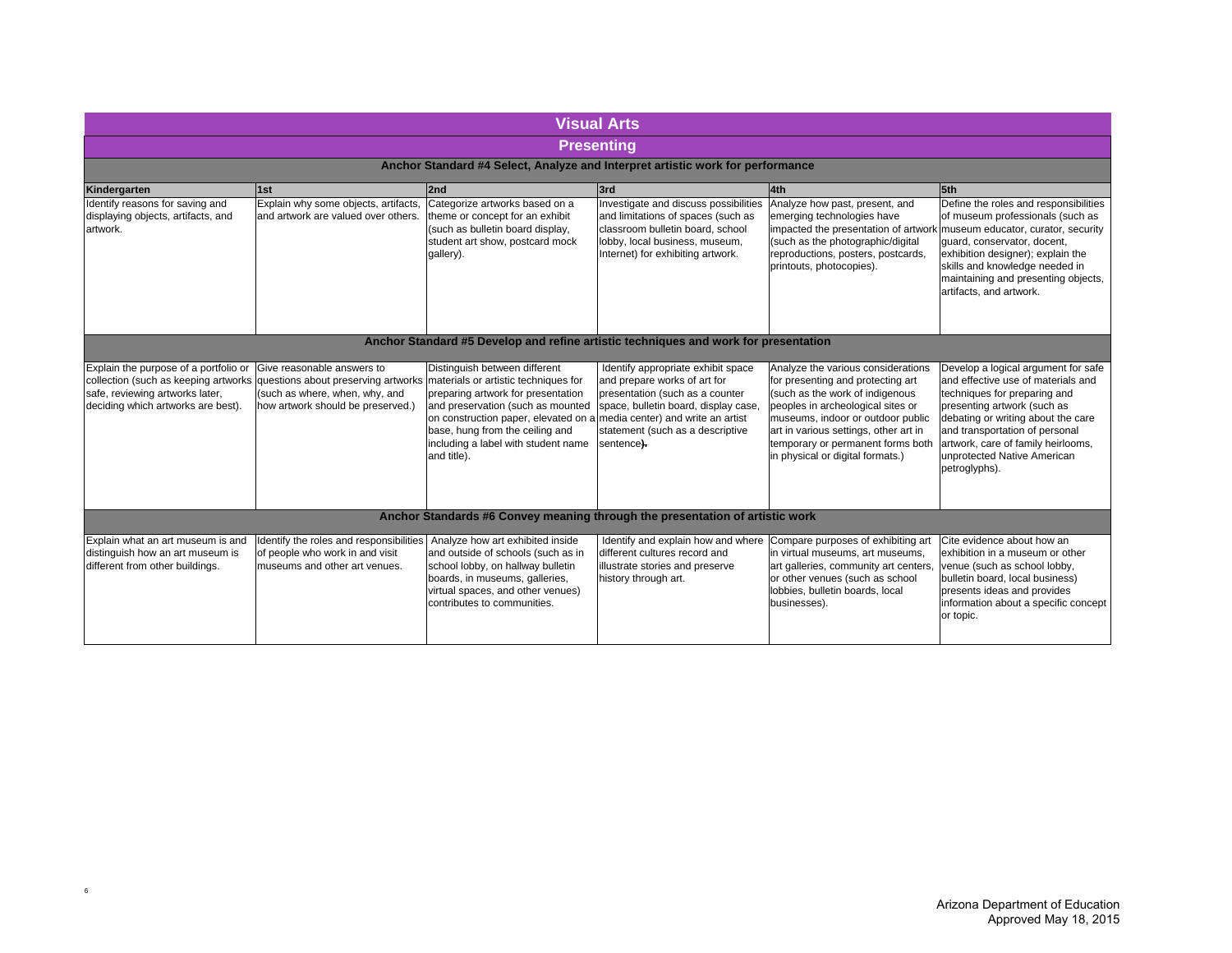|                                                                                                                                                                                                                                                                                                                                |                                                                                                                                                                                                                                                                                        |                                                                                                                                                                                                                                                            | <b>Visual Arts</b>                                                                                                                                                                                                                                                                                                                                                           |                                                                                                                                                                                 |                                                                                                                                                                                  |
|--------------------------------------------------------------------------------------------------------------------------------------------------------------------------------------------------------------------------------------------------------------------------------------------------------------------------------|----------------------------------------------------------------------------------------------------------------------------------------------------------------------------------------------------------------------------------------------------------------------------------------|------------------------------------------------------------------------------------------------------------------------------------------------------------------------------------------------------------------------------------------------------------|------------------------------------------------------------------------------------------------------------------------------------------------------------------------------------------------------------------------------------------------------------------------------------------------------------------------------------------------------------------------------|---------------------------------------------------------------------------------------------------------------------------------------------------------------------------------|----------------------------------------------------------------------------------------------------------------------------------------------------------------------------------|
|                                                                                                                                                                                                                                                                                                                                |                                                                                                                                                                                                                                                                                        |                                                                                                                                                                                                                                                            | <b>Presenting</b>                                                                                                                                                                                                                                                                                                                                                            |                                                                                                                                                                                 |                                                                                                                                                                                  |
|                                                                                                                                                                                                                                                                                                                                |                                                                                                                                                                                                                                                                                        |                                                                                                                                                                                                                                                            | Anchor Standard #4 Select, Analyze and Interpret artistic work for performance                                                                                                                                                                                                                                                                                               |                                                                                                                                                                                 |                                                                                                                                                                                  |
| 6th                                                                                                                                                                                                                                                                                                                            | 7th                                                                                                                                                                                                                                                                                    | 8th                                                                                                                                                                                                                                                        | <b>HS Proficient</b>                                                                                                                                                                                                                                                                                                                                                         | <b>HS Accomplished</b>                                                                                                                                                          | <b>HS Advanced</b>                                                                                                                                                               |
| Analyze similarities and differences<br>associated with presenting two-<br>dimensional, three-dimensional, and presented and experienced (such as presentation (such as grouping<br>digital artwork (such as hanging on<br>wall, placing on pedestal, lighting,<br>video display monitor, space to walk<br>around a sculpture) | Compare how technologies have<br>changed the way artwork is<br>audio tours, interactive screens,<br>digital projections, virtual tours).                                                                                                                                               | Develop and apply criteria for<br>evaluating a collection of artwork for<br>strategies, consideration of eye<br>level, measuring).                                                                                                                         | Analyze, select, and curate artifacts<br>(such as pop culture items,<br>heirlooms, personal collections)<br>and/or artworks for presentation<br>(such as in spaces in the classroom,<br>digital presentation, on school<br>campus, local businesses, public<br>spaces).                                                                                                      | Examine, select, and justify choices<br>of personal artwork for a collection<br>or portfolio presentation.                                                                      | Analyze, select, curate, and present<br>artwork for a specific exhibit or<br>event.                                                                                              |
|                                                                                                                                                                                                                                                                                                                                |                                                                                                                                                                                                                                                                                        |                                                                                                                                                                                                                                                            | Anchor Standard #5 Develop and refine artistic techniques and work for presentation                                                                                                                                                                                                                                                                                          |                                                                                                                                                                                 |                                                                                                                                                                                  |
| Individually or collaboratively,<br>develop a visual plan (such as a<br>mock gallery in a box, floor plan) for<br>displaying works of art (such as<br>analyzing exhibit space, identifying<br>the needs of the viewer, planning for<br>the security and protection of the<br>artwork).                                         | Based on criteria (such as visual<br>similarities, media, unity of subject<br>matter) analyze and evaluate<br>methods for preparing and<br>presenting artworks in an exhibition<br>(such as a collection of postcard<br>reproductions, student artwork,<br>objects of visual culture). | Collaboratively prepare and present<br>selected theme-based (such as joy,<br>celebration, protest, environment)<br>artwork for display, and formulate<br>exhibition narratives (such as text<br>panel, video introduction, docent<br>talk) for the viewer. | Analyze and evaluate the reasons<br>(such as showcasing student<br>artwork, recording the past,<br>provoking thought, learning about<br>other cultures, protecting vulnerable classroom, on school campus, local<br>artworks) and ways an exhibition is<br>presented (such as examining an<br>exhibition catalogue, visiting an<br>online exhibition, visiting a<br>museum). | Evaluate, select, and apply methods<br>or processes appropriate to display<br>and preserve artwork in a specific<br>place (such as spaces in the<br>businesses, public spaces). | Investigate and compare methods<br>for preserving and protecting art<br>(such as conserving/stabilizing,<br>restoring/repairing, repatriating,<br>addressing security concerns). |
| Anchor Standards #6 Convey meaning through the presentation of artistic work                                                                                                                                                                                                                                                   |                                                                                                                                                                                                                                                                                        |                                                                                                                                                                                                                                                            |                                                                                                                                                                                                                                                                                                                                                                              |                                                                                                                                                                                 |                                                                                                                                                                                  |
| Assess, explain, and provide<br>evidence of how museums or other<br>venues (such as school lobbies,<br>bulletin boards, local businesses)<br>reflect history and values of a<br>community.                                                                                                                                     | Analyze how preservation and<br>security measures can affect<br>viewing and experiencing art.                                                                                                                                                                                          | Analyze how the choice of what art<br>or design to preserve reflects the<br>values of the community.                                                                                                                                                       | Analyze and describe the impact<br>that an exhibition or collection has<br>on personal awareness of social,<br>cultural, or political beliefs and<br>understandings.                                                                                                                                                                                                         | Make, explain, and justify<br>connections between artists or<br>artwork and social, cultural, and<br>political history.                                                         | Curate a collection of objects,<br>artifacts, or artwork to impact the<br>viewer's understanding of social,<br>cultural, and/or political experiences.                           |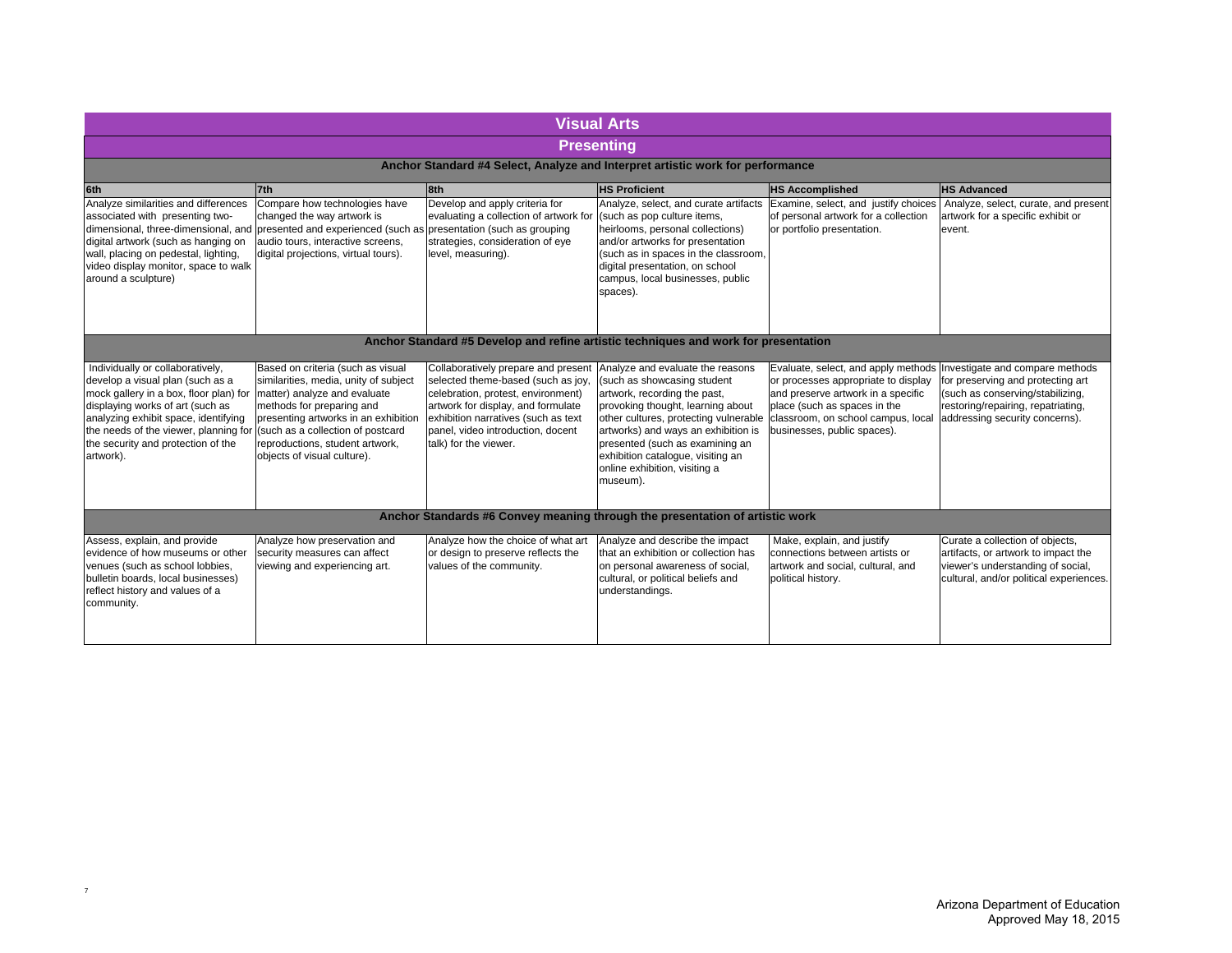| <b>Visual Arts</b><br><b>Responding</b>                                                      |                                                                                                                                               |                                                                                                                                                           |                                                                                                                                                                                          |                                                                                                                                                                                                                               |                                                                                                                                                                                                                                                             |
|----------------------------------------------------------------------------------------------|-----------------------------------------------------------------------------------------------------------------------------------------------|-----------------------------------------------------------------------------------------------------------------------------------------------------------|------------------------------------------------------------------------------------------------------------------------------------------------------------------------------------------|-------------------------------------------------------------------------------------------------------------------------------------------------------------------------------------------------------------------------------|-------------------------------------------------------------------------------------------------------------------------------------------------------------------------------------------------------------------------------------------------------------|
|                                                                                              |                                                                                                                                               |                                                                                                                                                           | Anchor Standard #7 Perceive and analyze artistic work                                                                                                                                    |                                                                                                                                                                                                                               |                                                                                                                                                                                                                                                             |
| Kindergarten                                                                                 | 1st                                                                                                                                           | 2nd                                                                                                                                                       | 3rd                                                                                                                                                                                      | 4th                                                                                                                                                                                                                           | 5th                                                                                                                                                                                                                                                         |
| a. Identify various types (such as<br>drawing, painting, sculpture,<br>architecture) of art. | a. Select and describe the subject<br>matter of art (such as artworks that<br>illustrate daily life experiences of<br>one's self and others). | a. Use art-specific vocabulary to<br>describe one's natural world and<br>constructed environments.                                                        | a. Use art-specific vocabulary to<br>pasted paper in a collage and<br>brushmarks in a painting) an artist<br>used to create a work of art.                                               | Use art-specific vocabulary to<br>speculate about processes (such as compare responses to a work of art<br>before and after working in similar<br>media.                                                                      | a. Use art-specific vocabulary to<br>compare how artworks made in<br>different cultures reflect the times<br>and places in which they were<br>made.                                                                                                         |
| b. Describe what an image<br>represents.                                                     | b. Compare images that represent<br>the same subject matter.                                                                                  | b. Compare images based on<br>expressive properties (such as<br>Albrecht Durer's calm "Hare", the<br>energetic Energizer Bunny, the silly<br>Bugs Bunny). | b. Determine messages<br>communicated by an image (such<br>as a deer in Native American<br>petroglyphs, animal crossing signs,<br>John Deere logo).                                      | b. Analyze components (such as<br>elements and principles in modern<br>art, visual traditions of various<br>indigenous peoples) in imagery that<br>convey messages.                                                           | b. Identify and analyze cultural<br>associations suggested by visual<br>imagery (such as the skulls and<br>skeletons used in Day of the Dead<br>festivals, dancing dragons used in<br>Chinese New Year celebrations,<br>broken chain as symbol of freedom). |
|                                                                                              |                                                                                                                                               | Anchor Standard #8 Interpret intent and meaning in artistic work                                                                                          |                                                                                                                                                                                          |                                                                                                                                                                                                                               |                                                                                                                                                                                                                                                             |
| Interpret art by identifying subject<br>matter and describing relevant<br>details.           | Interpret art by categorizing subject<br>matter and identifying the elements<br>and principles.                                               | Interpret art by identifying the mood<br>suggested by a work of art and<br>describing relevant subject matter<br>and elements and principles.             | Interpret art by referring to<br>contextual information (such as the<br>artist's life and times) and analyzing<br>relevant subject matter, elements<br>and principles, and use of media. | Interpret art by referring to<br>contextual information and by<br>analyzing relevant subject matter,<br>use of media, and elements and<br>principles or artistic norms of the<br>culture within which the artwork is<br>made. | Distinguish between relevant and<br>non-relevant contextual information<br>(artist's life and times) to support an<br>interpretion of the mood, message<br>or meaning of that artwork.                                                                      |
|                                                                                              |                                                                                                                                               |                                                                                                                                                           | Anchor Standard #9 Apply criteria to evaluate artistic work                                                                                                                              |                                                                                                                                                                                                                               |                                                                                                                                                                                                                                                             |
| Explain reasons for selecting a<br>preferred artwork.                                        | Classify artwork based on different<br>reasons for preferences (favorite<br>color, favorite subject matter).                                  | Use art-specific vocabulary to<br>express preferences about artwork.                                                                                      | Distinguish one's preference for an<br>artwork. ("I like it," is a preference<br>while "It is good because" is an<br>evaluation).                                                        | Evaluate an artwork based on given<br>artwork from one's evaluation of that criteria (such as realism, usefulness,<br>expressiveness, formal excellence,<br>craftsmanship).                                                   | Recognize differences in criteria<br>used to evaluate works of art<br>depending on styles (such as<br>Cubist, Anasazi, Harlem<br>Renaissance), genres (such as<br>portrait, still life, landscape), and<br>media.                                           |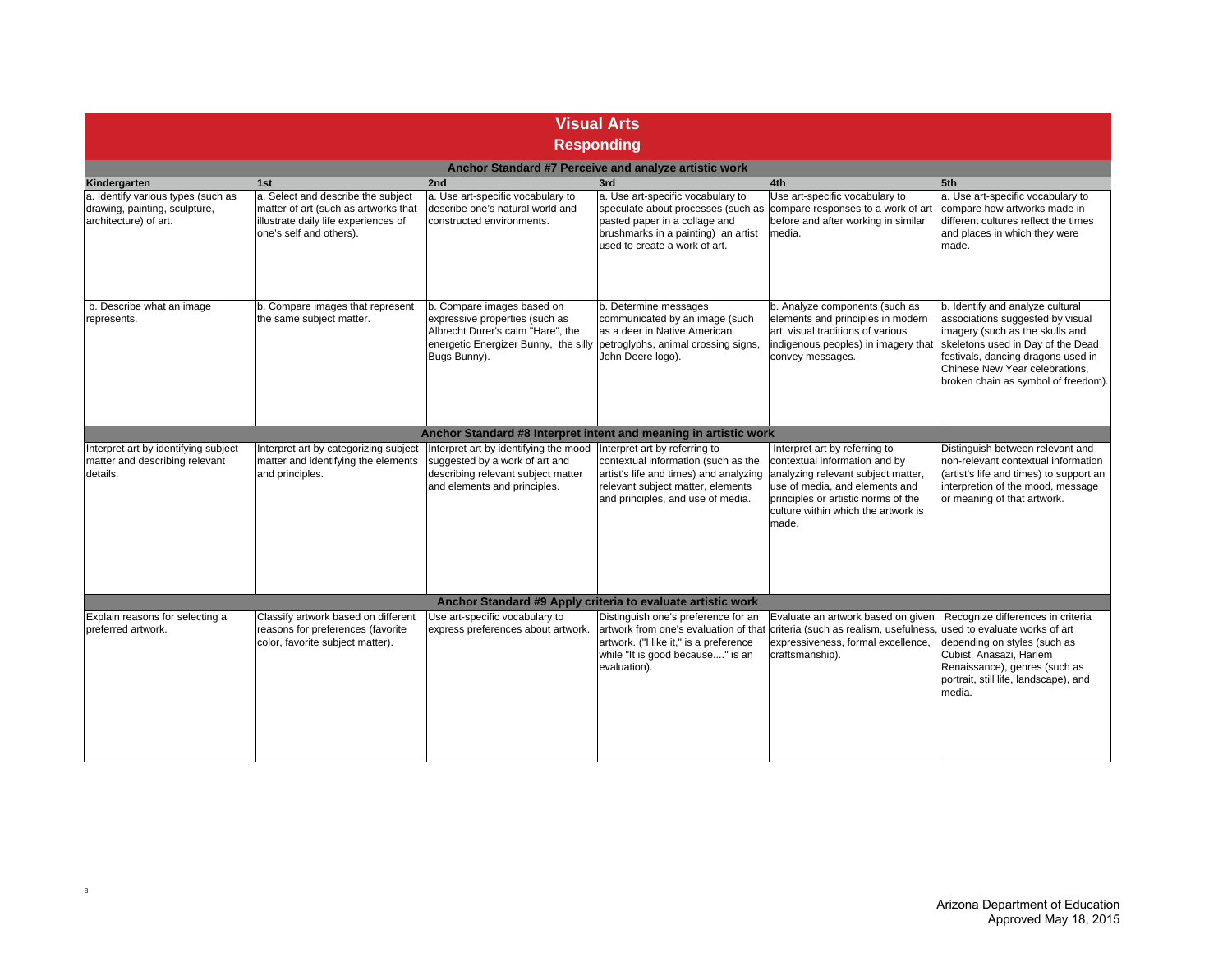|                                                                                                                                                                                                                                                                                                              |                                                                                                                                                                                                                                                                                                                                                                                                |                                                                                                                                                                                                                                                       | <b>Visual Arts</b>                                                                                                                                                                                                                                                                                                                               |                                                                                                                                                                                                           |                                                                                                                                                 |
|--------------------------------------------------------------------------------------------------------------------------------------------------------------------------------------------------------------------------------------------------------------------------------------------------------------|------------------------------------------------------------------------------------------------------------------------------------------------------------------------------------------------------------------------------------------------------------------------------------------------------------------------------------------------------------------------------------------------|-------------------------------------------------------------------------------------------------------------------------------------------------------------------------------------------------------------------------------------------------------|--------------------------------------------------------------------------------------------------------------------------------------------------------------------------------------------------------------------------------------------------------------------------------------------------------------------------------------------------|-----------------------------------------------------------------------------------------------------------------------------------------------------------------------------------------------------------|-------------------------------------------------------------------------------------------------------------------------------------------------|
|                                                                                                                                                                                                                                                                                                              |                                                                                                                                                                                                                                                                                                                                                                                                |                                                                                                                                                                                                                                                       | <b>Responding</b>                                                                                                                                                                                                                                                                                                                                |                                                                                                                                                                                                           |                                                                                                                                                 |
|                                                                                                                                                                                                                                                                                                              |                                                                                                                                                                                                                                                                                                                                                                                                |                                                                                                                                                                                                                                                       | Anchor Standard #7 Perceive and analyze artistic work                                                                                                                                                                                                                                                                                            |                                                                                                                                                                                                           |                                                                                                                                                 |
| 6th                                                                                                                                                                                                                                                                                                          | 7th                                                                                                                                                                                                                                                                                                                                                                                            | 8th                                                                                                                                                                                                                                                   | <b>HS Proficient</b>                                                                                                                                                                                                                                                                                                                             | <b>HS Accpomplished</b>                                                                                                                                                                                   | <b>HS Advanced</b>                                                                                                                              |
| a. Use art-specific vocabulary to<br>identify how artworks/artifacts made<br>lin different cultures reveal the lives<br>and values of the people living at<br>that time and place.                                                                                                                           | a. Explain how the location of<br>artworks/artifacts (such as katsinas<br>in museums or in ceremonial sites)<br>influence how they are perceived<br>and valued.                                                                                                                                                                                                                                | a. Explain how artists' choices of<br>visual characteristics (such as<br>elements and principles in Western<br>art or other culture's visual<br>traditions) are influenced by the<br>culture and environment in which<br>they live.                   | a. Speculate about ways in which art a. Use art-specific vocabulary to<br>impacts people's perception and<br>understanding of human<br>experiences (such as the impact of<br>Diego Rivera's political murals or<br>Pablo Picasso's "Guernica", Jacob<br>Lawrence's "Migration Series").                                                          | describe personal aesthetic<br>responses to designed objects and<br>constructed environments (such as<br>electronic devices, household<br>appliances, shopping malls).                                    | a. Reflect upon how responses to<br>art develop over time based on<br>knowledge of and experience with<br>art and life.                         |
| b. Analyze ways that visual<br>characteristics and cultural<br>associations suggested by images<br>influence ideas, emotions, and<br>actions (such as white associated<br>with Western weddings and with<br>mourning in some Asian cultures).                                                                | b. Analyze multiple ways that<br>images influence specific audiences<br>(flags at the opening ceremony of<br>the Olympic Games, athletic logos<br>at sporting events, costumes at a sci-influence ideas, emotions, and<br>fi convention).                                                                                                                                                      | b. Compare and contrast contexts<br>(such as video games, music<br>concerts, powwows) in which<br>viewers encounter images that<br>actions.                                                                                                           | b. Analyze how one's understanding b. Evaluate the effectiveness of an<br>of the world is affected by<br>experiencing visual imagery (such<br>as icons, logos, advertisements).                                                                                                                                                                  | image or images to influence ideas,<br>feelings, and behaviors of specific<br>audiences (political posters, ideal<br>images of women, marketing<br>campaigns).                                            | b. Identify commonalities in visual<br>images made in the same era or<br>culture (such as fashion, automotive<br>design, furniture, buildings). |
|                                                                                                                                                                                                                                                                                                              |                                                                                                                                                                                                                                                                                                                                                                                                |                                                                                                                                                                                                                                                       | Anchor Standard #8 Interpret intent and meaning in artistic work                                                                                                                                                                                                                                                                                 |                                                                                                                                                                                                           |                                                                                                                                                 |
| Interpret art by analyzing elements<br>and principles in modern art or<br>visual characteristics of diverse<br>cultures, and and other visual<br>charactistics, contextual information<br>(such as the artist's life and times),<br>subject matter, and use of media to<br>identify ideas and mood conveyed. | Cite specific evidence from an<br>artwork (such as subject matter,<br>media, elements and principles of<br>modern art, artistic norms of diverse in the artwork (a primary source)<br>cultures, social issues in<br>contemporary art) and relevant<br>evidence from the context (artist's<br>life and times) to support an<br>interpretion of the mood, message<br>or meaning of that artwork. | Create a convincing and logical<br>argument to support an evaluation<br>of art by citing both evidence visible<br>and published verbal information<br>(either primary or secondary<br>source/s) about the artwork or about<br>the artist who made it. | Interpret an artwork or collection of<br>works, supported by relevant and<br>sufficient evidence (such as subject<br>matter, media, elements and<br>principles of modern art, artistic<br>norms of diverse cultures, social<br>issues in contemporary art) found in artists).<br>the work and its various contexts<br>(artists' life and times). | Construct a persuasive<br>interpretation of an artwork or<br>collection informed by the<br>perspective of an art specialist(s)<br>(such as art historians, art critics,<br>curators, reviewers, and other | Defend a plausible interpretation of<br>an artwork in comparison to the<br>artist's stated intention for that<br>artwork.                       |
|                                                                                                                                                                                                                                                                                                              |                                                                                                                                                                                                                                                                                                                                                                                                |                                                                                                                                                                                                                                                       | Anchor Standard #9 Apply criteria to evaluate artistic work                                                                                                                                                                                                                                                                                      |                                                                                                                                                                                                           |                                                                                                                                                 |
| Develop and apply relevant<br>historical and cultural criteria (such<br>as the canon of proportions for<br>ancient Greek art, use of space in<br>Chinese scroll painting) to evaluate<br>a work of art.                                                                                                      | Compare and explain the difference<br>between an evaluation of an artwork argument to support an evaluation<br>based on articulated personal<br>criteria and an evaluation of an<br>artwork based on a set of criteria<br>established by art specialists<br>(curators, art historians, critics,<br>reviewers, and other artists).                                                              | Create a convincing and logical<br>of art by citing both primary and<br>secondary sources.                                                                                                                                                            | Establish relevant criteria, as<br>distinct from personal preference, to used by others (such as the general<br>evaluate a work of art or collection<br>of works.                                                                                                                                                                                | Determine the relevance of criteria<br>public compared to art specialists)<br>to evaluate a work of art or<br>collection of works.                                                                        | Construct evaluations of a work of<br>art or collection of works based on<br>differing sets of criteria.                                        |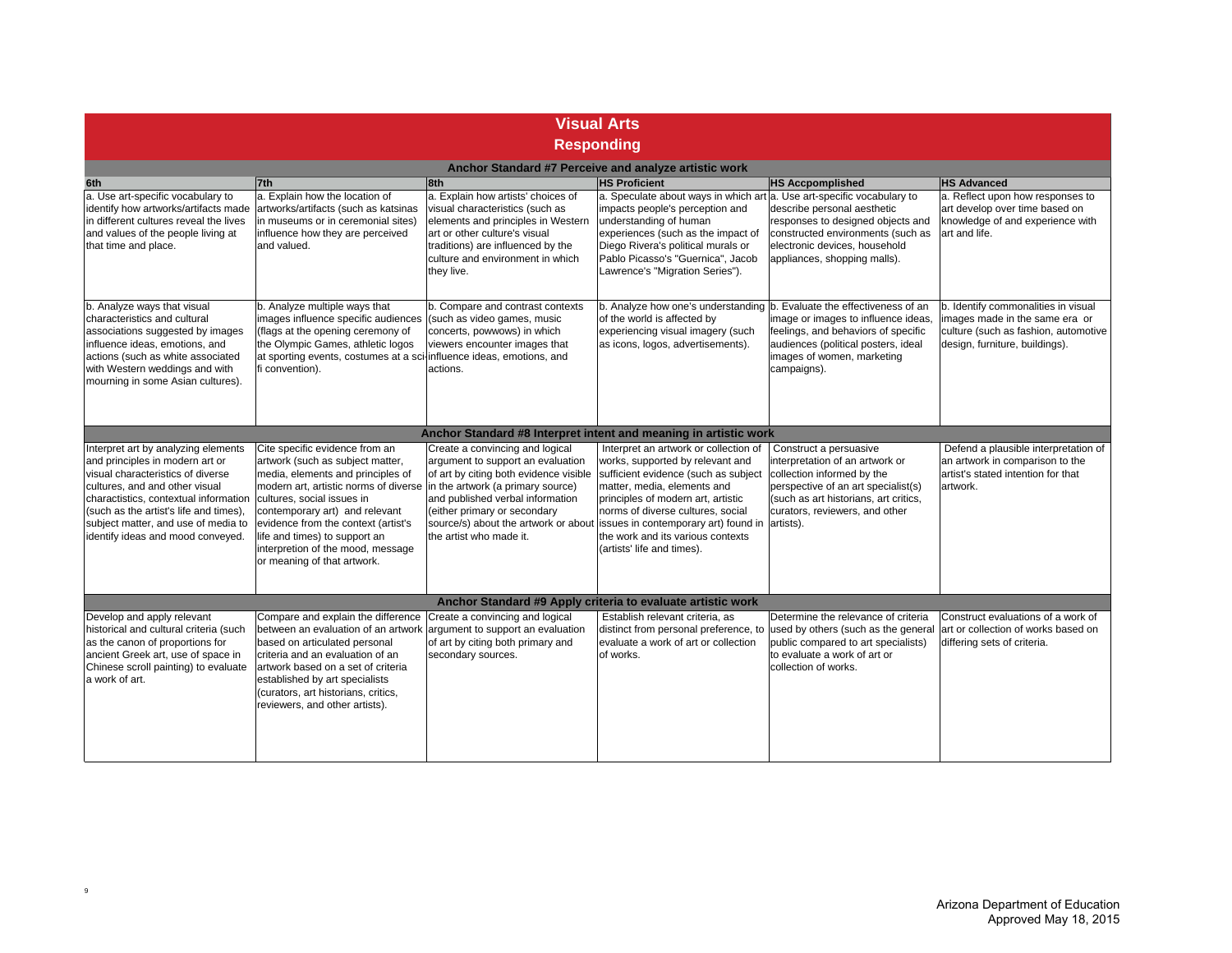| <b>Visual Arts</b><br><b>Connecting</b>                   |                                                                                                                                                                                                                          |                                                                                                                          |                                                                                                                                                                                                                           |                                                                                                                                                                                                         |                                                                                                                                                                                                                                                                                          |
|-----------------------------------------------------------|--------------------------------------------------------------------------------------------------------------------------------------------------------------------------------------------------------------------------|--------------------------------------------------------------------------------------------------------------------------|---------------------------------------------------------------------------------------------------------------------------------------------------------------------------------------------------------------------------|---------------------------------------------------------------------------------------------------------------------------------------------------------------------------------------------------------|------------------------------------------------------------------------------------------------------------------------------------------------------------------------------------------------------------------------------------------------------------------------------------------|
| Kindergarten                                              | 1st                                                                                                                                                                                                                      | 2nd                                                                                                                      | 3rd                                                                                                                                                                                                                       | 4th                                                                                                                                                                                                     | 5th                                                                                                                                                                                                                                                                                      |
|                                                           |                                                                                                                                                                                                                          |                                                                                                                          | Anchor Standard #10 Synthesize and relate knowledge and personal experiences to make art                                                                                                                                  |                                                                                                                                                                                                         |                                                                                                                                                                                                                                                                                          |
| Create art that tells a story about a<br>life experience. | Identify times, places, and reasons<br>by which students make art outside<br>of school.                                                                                                                                  | Create works of art about events in<br>home, school, or community life.                                                  | Develop a work of art based on<br>observations of surroundings.                                                                                                                                                           | Create a work of art that reflects<br>community or cultural traditions.                                                                                                                                 | Create a work of art that reflects or<br>is inspired by the natural and/or built<br>environment in a new way.                                                                                                                                                                            |
|                                                           |                                                                                                                                                                                                                          |                                                                                                                          | Anchor Standard #11 Relate artistic ideas and works with societal, cultural, and historical context to deepen understanding                                                                                               |                                                                                                                                                                                                         |                                                                                                                                                                                                                                                                                          |
| Identify a purpose of an artwork.                         | Identify a variety of reasons why<br>people from different places and<br>times make art (such as to express<br>themselves, to tell a story, to make<br>things look beautiful, to remember<br>special people and events). | Compare cultural uses (such as<br>honoring people, remembering<br>events) of artwork from different<br>times and places. | Recognize that responses to art<br>change depending on knowledge of<br>the time and place in which it was<br>made (such as using a t-chart to<br>compare initial reponses to those<br>formed after study of the context). | Through observation, infer<br>information about time, place, and<br>culture in which a work of art was<br>created (such as examining genre<br>scenes, cityscapes, or portraits from<br>different eras). | Identify how art is used to inform or<br>change beliefs, values, or behaviors<br>of an individual or society (such as<br>religious art can illustrate a groups'<br>beliefs, community murals can<br>reflect concerns of the<br>neighborhood, an advertising image<br>can be persuasive). |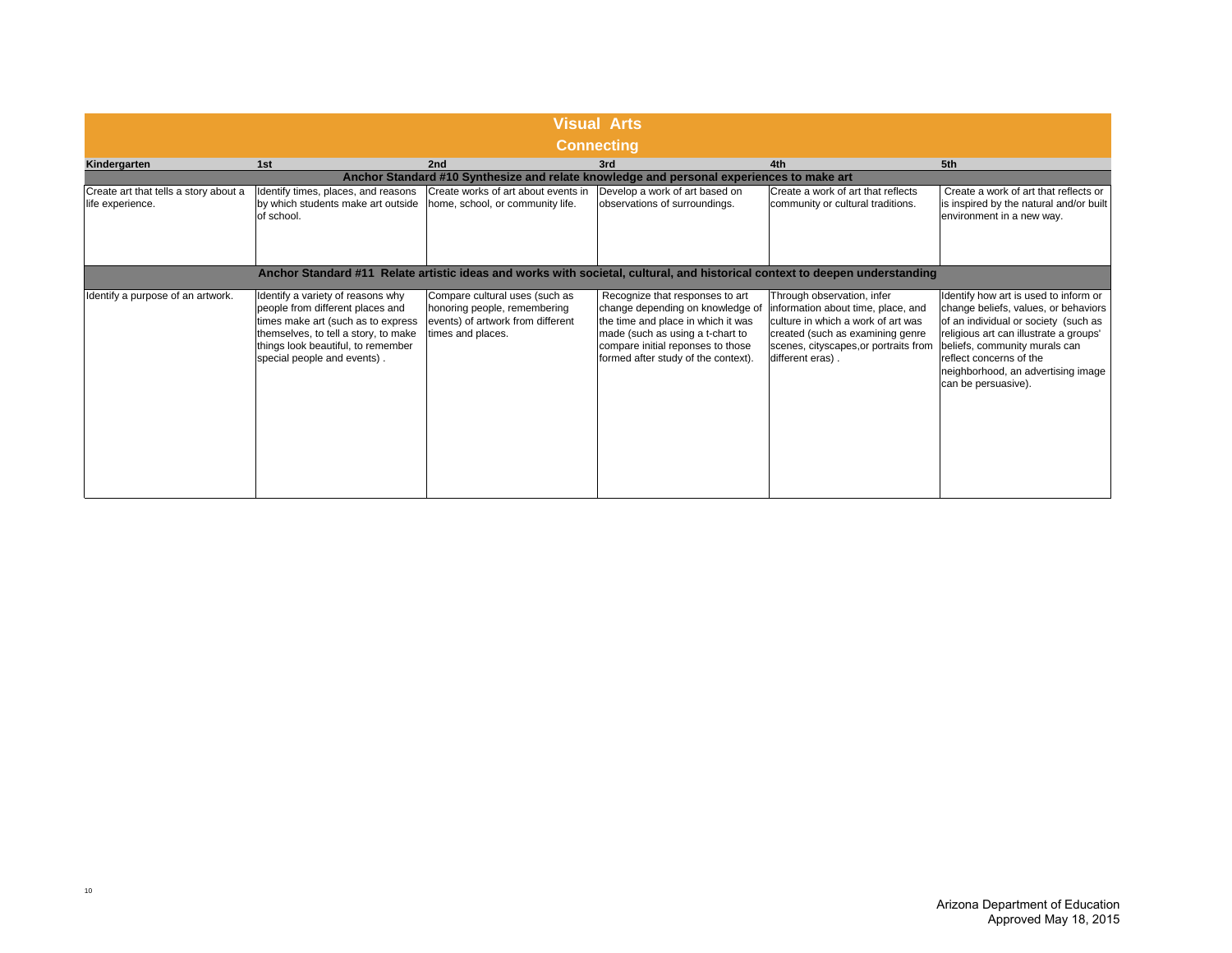|                                                                                                                                                                                                                            |                                                                                                                                                                                                                                                                                                                                                                                                                                                                                                                       |                                                                                                                                                                                                                                    | <b>Visual Arts</b>                                                                                                                                                                                                                                                                                           |                                                                                                                               |                                                                                                                                                                                                                                                                                                                                                        |
|----------------------------------------------------------------------------------------------------------------------------------------------------------------------------------------------------------------------------|-----------------------------------------------------------------------------------------------------------------------------------------------------------------------------------------------------------------------------------------------------------------------------------------------------------------------------------------------------------------------------------------------------------------------------------------------------------------------------------------------------------------------|------------------------------------------------------------------------------------------------------------------------------------------------------------------------------------------------------------------------------------|--------------------------------------------------------------------------------------------------------------------------------------------------------------------------------------------------------------------------------------------------------------------------------------------------------------|-------------------------------------------------------------------------------------------------------------------------------|--------------------------------------------------------------------------------------------------------------------------------------------------------------------------------------------------------------------------------------------------------------------------------------------------------------------------------------------------------|
|                                                                                                                                                                                                                            |                                                                                                                                                                                                                                                                                                                                                                                                                                                                                                                       |                                                                                                                                                                                                                                    | <b>Connecting</b>                                                                                                                                                                                                                                                                                            |                                                                                                                               |                                                                                                                                                                                                                                                                                                                                                        |
| 6th                                                                                                                                                                                                                        | 7th                                                                                                                                                                                                                                                                                                                                                                                                                                                                                                                   | 8th                                                                                                                                                                                                                                | <b>HS Proficient</b>                                                                                                                                                                                                                                                                                         | <b>HS Accopmlished</b>                                                                                                        | <b>HS Advanced</b>                                                                                                                                                                                                                                                                                                                                     |
|                                                                                                                                                                                                                            |                                                                                                                                                                                                                                                                                                                                                                                                                                                                                                                       |                                                                                                                                                                                                                                    | Anchor Standard #10 Synthesize and relate knowledge and personal experiences to make art                                                                                                                                                                                                                     |                                                                                                                               |                                                                                                                                                                                                                                                                                                                                                        |
| Generate a collection of ideas<br>reflecting current interests and<br>concerns that could be investigated<br>in artmaking.                                                                                                 | Make art inspired by community art<br>and/or by art made by local artists.                                                                                                                                                                                                                                                                                                                                                                                                                                            | Make art collaboratively to reflect on<br>and reinforce positive aspects of<br>group identity.                                                                                                                                     | Document the process of developing Utilize inquiry methods of<br>ideas that reflect group concerns<br>from early stages to fully elaborated<br>ideas.                                                                                                                                                        | observation, research, and<br>experimentation to explore<br>community concerns through<br>artmaking.                          | Synthesize knowledge of social,<br>cultural, historical, and personal life<br>with art-making approaches to<br>create meaningful works of art or<br>design.                                                                                                                                                                                            |
|                                                                                                                                                                                                                            |                                                                                                                                                                                                                                                                                                                                                                                                                                                                                                                       |                                                                                                                                                                                                                                    | Anchor Standard #11 Relate artistic ideas and works with societal, cultural, and historical context to deepen understanding                                                                                                                                                                                  |                                                                                                                               |                                                                                                                                                                                                                                                                                                                                                        |
| Analyze how art reflects changing<br>times, traditions, resources, and<br>cultural uses (such as a comparison<br>of an Egyptian tomb fresco, the<br>Mayan mural at Bonampak or<br>Arizona's Robert McCall space<br>mural). | Analyze how response to art is<br>influenced by understanding the<br>time and place in which it was<br>created, the available resources,<br>(such as American folk portraits<br>made for everyday people available sports teams, special interest clubs).<br>before photography, Stonehenge<br>built with massive stones from far<br>away) and cultural uses (such as<br>expressing religious concerns,<br>promoting political points of view,<br>showcasing economic status,<br>celebrating scientific discoveries). | Distinguish different ways art is used Describe how knowledge of culture,<br>to represent, establish, reinforce,<br>and reflect group identity (such as<br>examining the art related to musical<br>groups, international costumes, | traditions, and history may influence societal, cultural, and historical<br>personal responses to art (such as<br>compare initial response to an<br>artwork at the beginning of the<br>course and periodically throughout<br>the course to identify changes in<br>perception after study of the<br>context). | Compare uses of art in a variety of<br>contexts and make connections to<br>uses of art in contemporary and<br>local contexts. | Appraise the impact of an artist or a<br>group of artists on the beliefs,<br>values, and behaviors of a society<br>(such as Chinese propaganda art,<br>James Montomery Flag's Uncle<br>Sam army recruitment poster, Kathe<br>Kollwitz woodcuts, Cesar Chavez's<br>eagle symbol for the United Farm<br>Workers, Elizabeth Catlett's<br>"Sharecropper"). |

11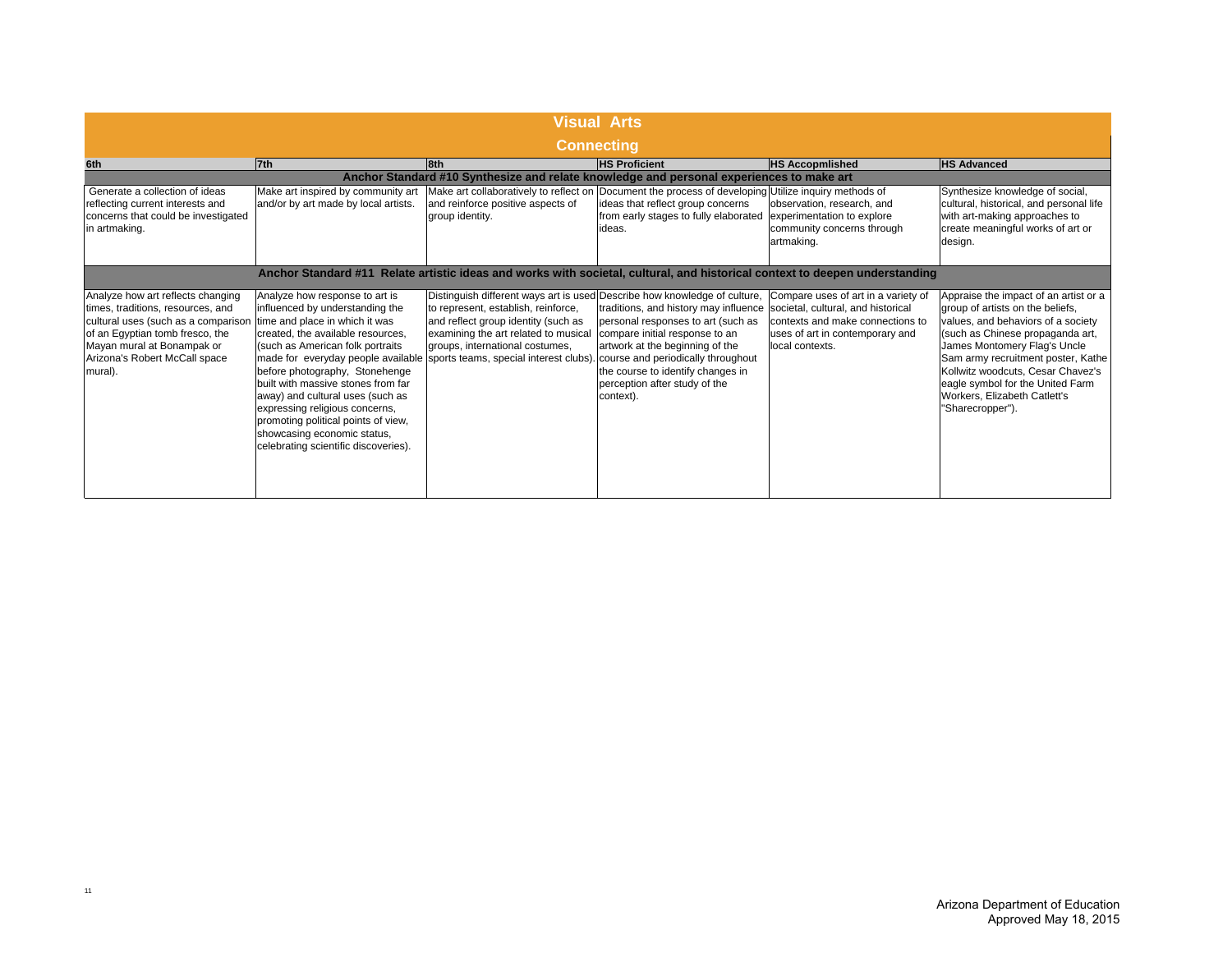# **VISUAL ARTS GLOSSARY**

**Visual Arts**, includes the traditional fine arts such as drawing, painting, printmaking, photography, and sculpture; media arts including film, graphic communications, animation, and emerging technologies; architectural, environmental, and industrial arts such as urban, interior, product, and landscape design; folk arts; and works of art such as ceramics, fibers, jewelry, works in wood, paper, and other materials. (Revised July 2012)

| Art                            | In everyday discussions and in the history of aesthetics, multiple (and<br>sometimes contradictory) definitions of art have been proposed. In a<br>classic article, "The Role of Theory in Aesthetics," Morris Weitz (1956)<br>recommended differentiating between classificatory (classifying) and<br>honorific (honoring as good) definitions of art.                          |  |  |  |  |
|--------------------------------|----------------------------------------------------------------------------------------------------------------------------------------------------------------------------------------------------------------------------------------------------------------------------------------------------------------------------------------------------------------------------------|--|--|--|--|
|                                | In the Next Generation Core Visual Arts Standards, the word art is used<br>in the classificatory sense to mean "an artifact or action that has been put<br>forward by an artist or other person as something to be experienced,<br>interpreted, and appreciated."                                                                                                                |  |  |  |  |
|                                | An important component of a quality visual arts education is for students<br>to engage in discussions about <i>honorific</i> definitions of good art-<br>identifying the wide range of significant features in art-making<br>approaches, analyzing why artists follow or break with traditions, and<br>discussing their own understandings of the characteristics of "good art." |  |  |  |  |
| <b>Appropriation</b>           | intentional borrowing, copying, and alteration of preexisting images<br>and objects                                                                                                                                                                                                                                                                                              |  |  |  |  |
| <b>Artist statement</b>        | information about context, explanations of process, descriptions of<br>learning, related stories, reflections, or other details in a written or spoken<br>format shared by the artist to extend and deepen understanding of his or<br>her artwork; an artist statement can be didactic, descriptive, or reflective<br>in nature                                                  |  |  |  |  |
| <b>Artistic investigations</b> | in making art, forms of inquiry and exploration; through artistic<br>investigation artists go beyond illustrating pre-existing ideas or following<br>directions, and students generate fresh insights-new ways of seeing and<br>knowing                                                                                                                                          |  |  |  |  |
| <b>Art-making approaches</b>   | diverse strategies and procedures by which artists initiate and pursue<br>making a work                                                                                                                                                                                                                                                                                          |  |  |  |  |
| <b>Artwork</b>                 | artifact or action that has been put forward by an artist or other person as<br>something to be experienced, interpreted, and appreciated                                                                                                                                                                                                                                        |  |  |  |  |
| <b>Brainstorm</b>              | technique for the initial production of ideas or ways of solving a problem                                                                                                                                                                                                                                                                                                       |  |  |  |  |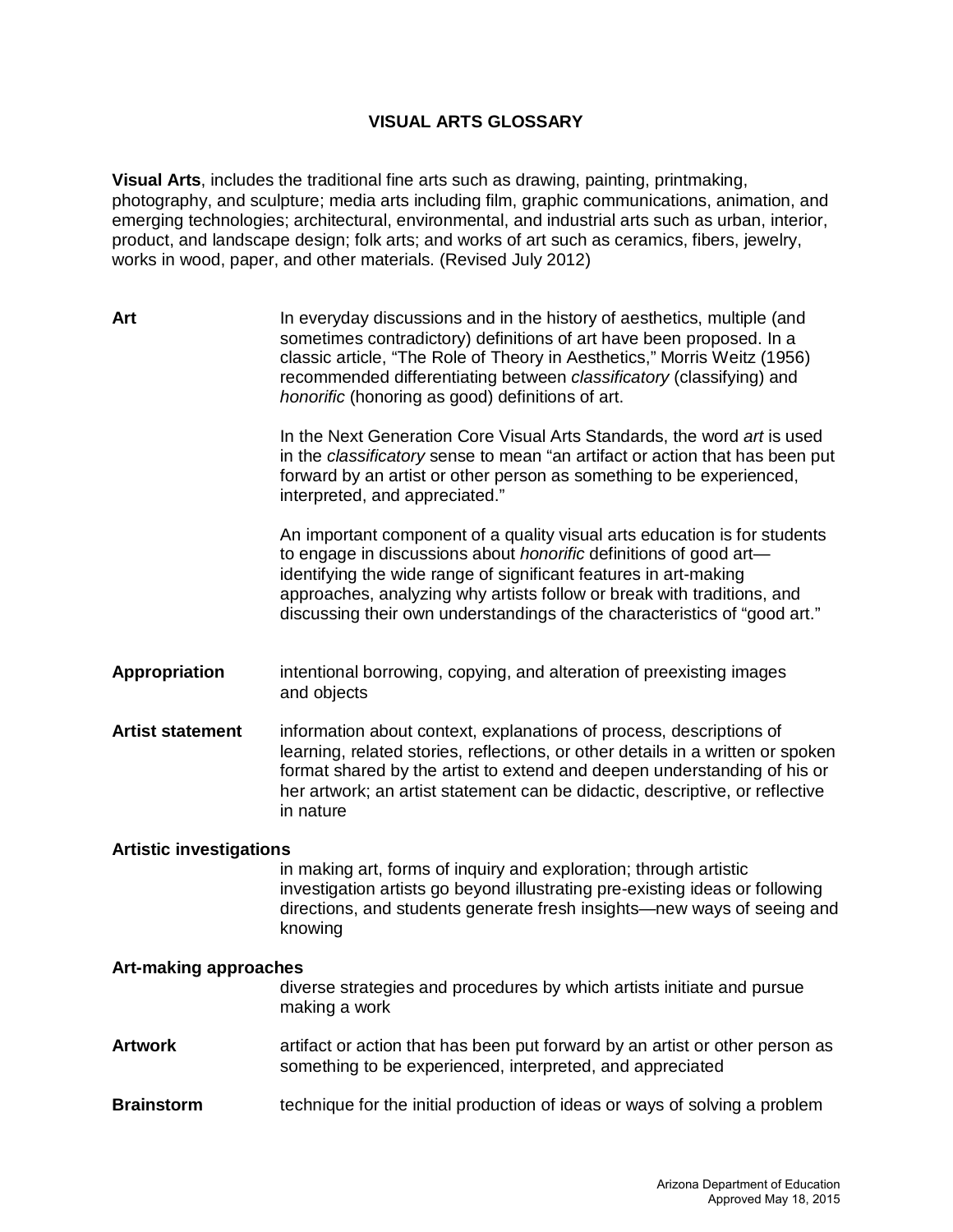by an individual or group in which ideas are spontaneously contributed without critical comment or judgment

**Characteristic(s)** attribute, feature, property, or essential quality

### **Characteristics of form (and structure)**

terms drawn from traditional, modern, and contemporary sources that identify the range of attributes that can be used to describe works of art and design to aid students in experiencing and perceiving the qualities of artworks, enabling them to create their own work and to appreciate and interpret the work of others; a traditional Modernist term for such attributes is "elements and principles of art."

**Collaboration**joint effort of working together to formulate and solve creative problems

- **Collaboratively** joining with others in attentive participation in an activity of imagining, exploring, and/or making
- **Concepts** ideas, thoughts, schemata; art arising out of conceptual experimentation that emphasizes making meaning through ideas rather than through materiality or form

#### **Constructed environment**

human-made or modified spaces and places; art and design-related disciplines such as architecture, urban planning, interior design, game design, virtual environment, and landscape design shape the places in which people live, work, and play

### **Contemporary artistic practice**

|                | processes, techniques, media, procedures, behaviors, actions, and<br>conceptual approaches by which an artist or designer makes work using<br>methods that, though they may be based on traditional practices, reflect<br>changing contextual, conceptual, aesthetic, material, and technical<br>possibilities; examples include artwork made with appropriated images or<br>materials, social practice artworks that involve the audience, performance<br>art, new media works, installations, and artistic interventions in public<br>spaces |
|----------------|------------------------------------------------------------------------------------------------------------------------------------------------------------------------------------------------------------------------------------------------------------------------------------------------------------------------------------------------------------------------------------------------------------------------------------------------------------------------------------------------------------------------------------------------|
| <b>Context</b> | interrelated conditions surrounding the creation and experiencing of an<br>artwork, including the artist, viewer/audiences, time, culture, presentation,<br>and location of the artwork's creation and reception                                                                                                                                                                                                                                                                                                                               |
| Copyright      | form of protection grounded in the U.S. Constitution and granted by law<br>for original works of authorship fixed in a tangible medium of expression,<br>covering both published and unpublished works                                                                                                                                                                                                                                                                                                                                         |

### **Creative commons**

copyright license templates that provide a simple, standardized way to give the public permission to share and use creative work on conditions of the maker's choice (http://creativecommons.org/)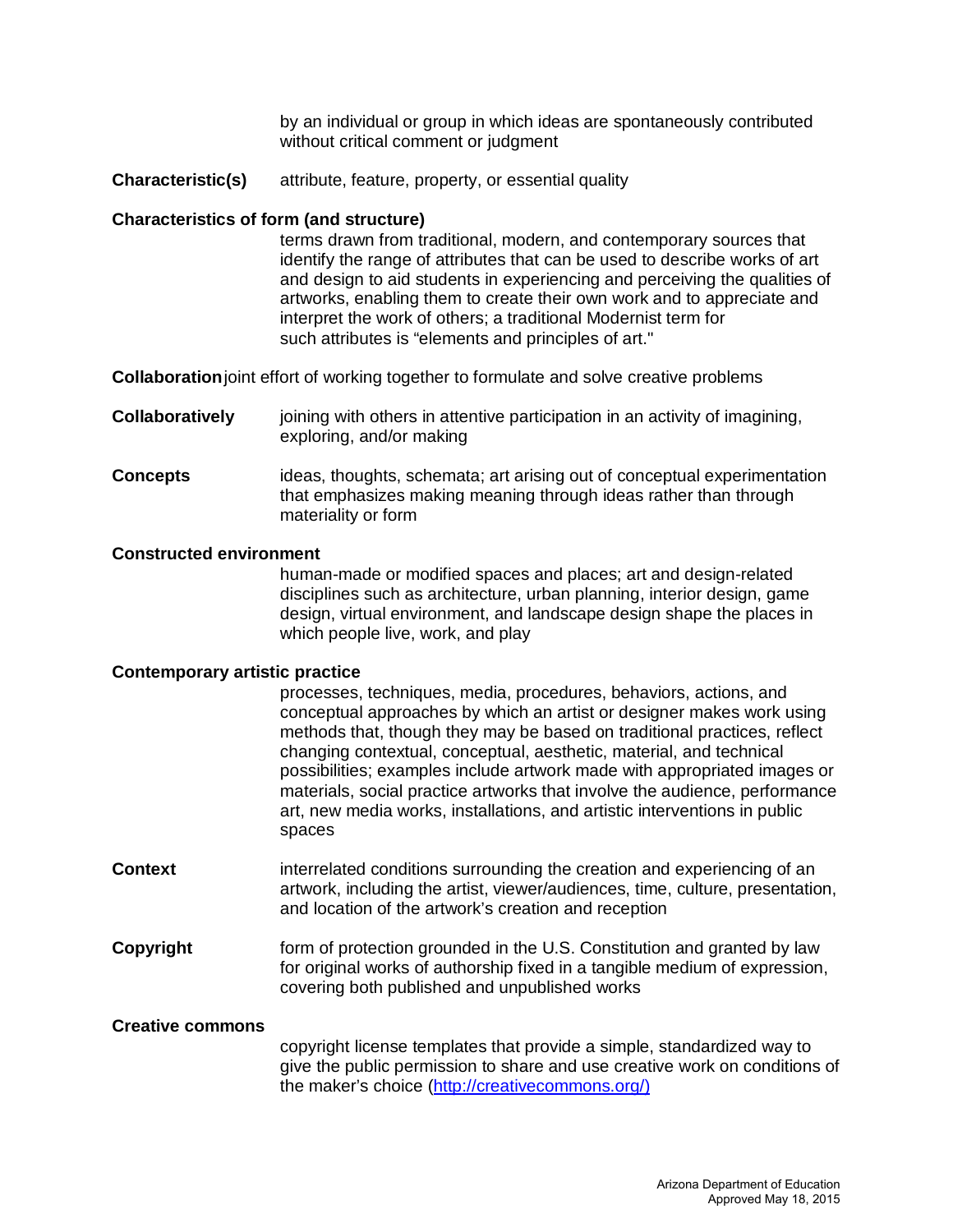- **Creativity** ability to conceive and develop rich, original ideas, discover unexpected connections, and invent or make new things
- **Criteria** in art and design, principles that direct attention to significant aspects of a work and provide guidelines for evaluating its success. Criteria" is plural. "Criterion" is singular.

### **Contemporary criteria**

principles by which a work of art or design is understood and evaluated in contemporary contexts which, for example, include judging not necessarily on originality, but rather on how the work is re-contextualized to create new meanings

## **Established criteria**

identified principles that direct attention to significant aspects of various types of artwork in order to provide guidelines for evaluating the work; these may be commonly accepted principles that have been developed by artists, curators, historians, critics, educators, and others or principles developed by an individual or group to pertain to a specific work of art or design

### **Personal criteria**

principles for evaluating art and design based on individual preferences

### **Relevant criteria**

principles that apply to making, revising, understanding, and evaluating a particular work of art or design that are generated by identifying the significant characteristics of a work

**Critique** individual or collective reflective process by which artists or designers experience, analyze, and evaluate a work of art or design

### **Cultural contexts**

ideas, beliefs, values, norms, customs, traits, practices, and characteristics shared by individuals within a group that form the circumstances surrounding the creation, presentation, preservation, and response to art

### **Cultural traditions**

pattern of practices and beliefs within a societal group

- **Curate** collect, sort, and organize objects, artworks, and artifacts; preserve and maintain historical records and catalogue exhibits
- **Curator person responsible for acquiring, caring for, and exhibiting objects,** artworks, and artifacts
- **Design** application of creativity to planning the optimal solution to a given problem and communication of that plan to others
- **Digital format** anything in electronic form including photos, images, video, audio files, or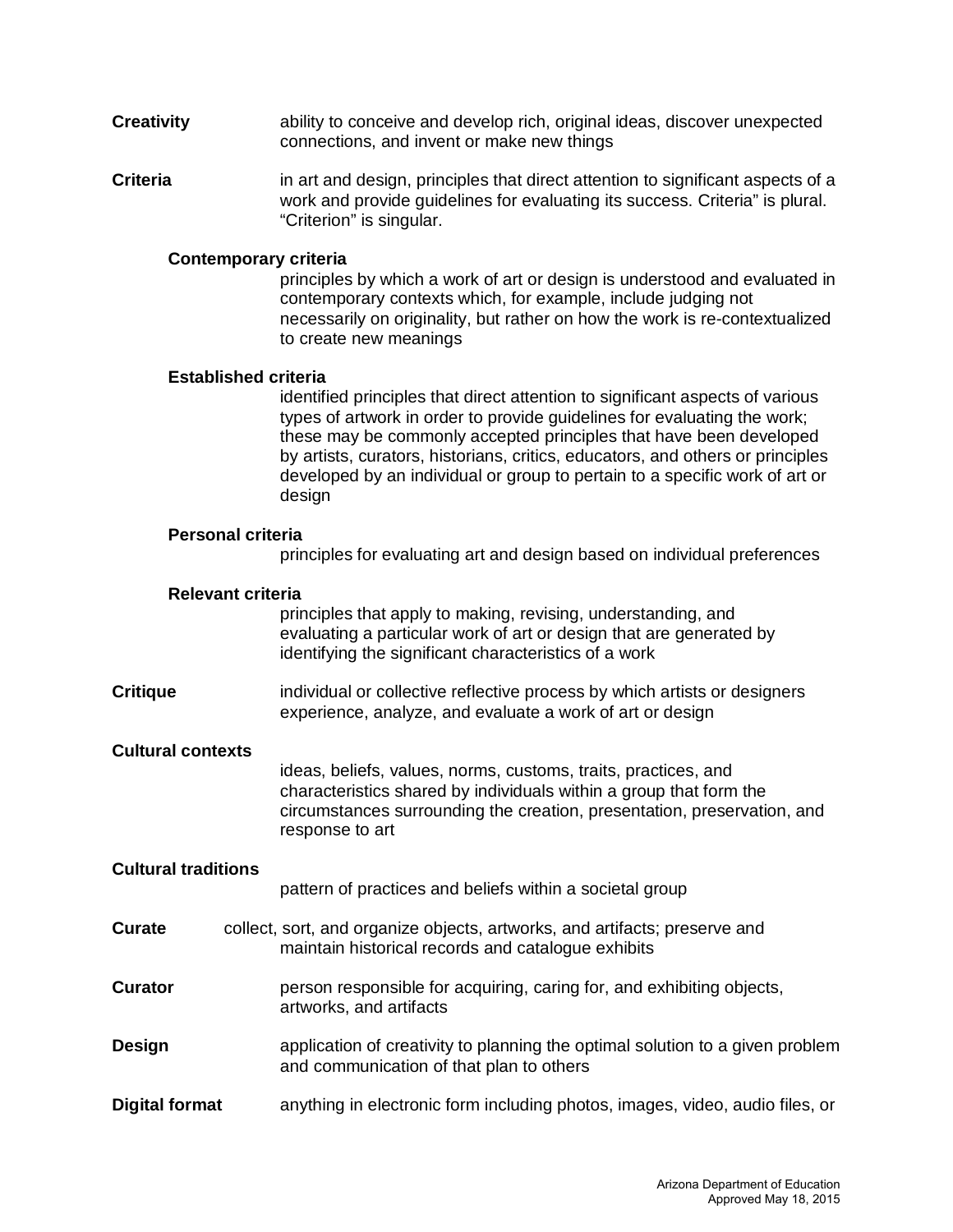artwork created or presented through electronic means; a gallery of artwork viewed electronically through any device

**Engagement** attentive participation in an activity of imagining, exploring, and making

#### **Exhibition narrative**

written description of an exhibition intended to educate viewers about its purpose

#### **Expressive properties**

moods, feelings, or ideas evoked or suggested through the attributes, features, or qualities of an image or work of art

**Fair use** limitation in copyright law which sets out factors to be considered in determining whether or not a particular use of one's work is "fair," such as the purpose and character of the use, the amount of the work used, and whether the use will affect the market for the work

#### **Formal and conceptual vocabularies**

terms, methods, concepts, or strategies used to experience, describe, analyze, plan, and make works of art and design drawn from traditional, modern, contemporary, and continually emerging sources in diverse cultures.

- **Genre** category of art or design identified by similarities in form, subject matter, content, or technique
- **Image** visual representation of a person, animal, thing, idea, or concept
- **Imaginative play** experimentation by children in defining identities and points of view by developing skills in conceiving, planning, making art, and communicating

### **Innovative thinking**

imagining or and conceiving something new and unexpected, including fresh ideas and ways of looking at things and new approaches to old problems as well as formulating new problems

**Material culture** human-constructed or human-mediated objects, forms, or expressions, that extend to other senses and study beyond the traditional art historical focus on the exemplary to the study of common objects, ordinary spaces, and every day rituals

- **Materials** substances out of which art is made or composed, ranging from the traditional to "non-art" material and virtual, cybernetic, and simulated materials
- **Medium/Media** mode(s) of artistic expression or communication; material or other resources used for creating art
- **Open source** computer software for which the copyright holder freely provides the right to use, study, change, and distribute the software to anyone for any